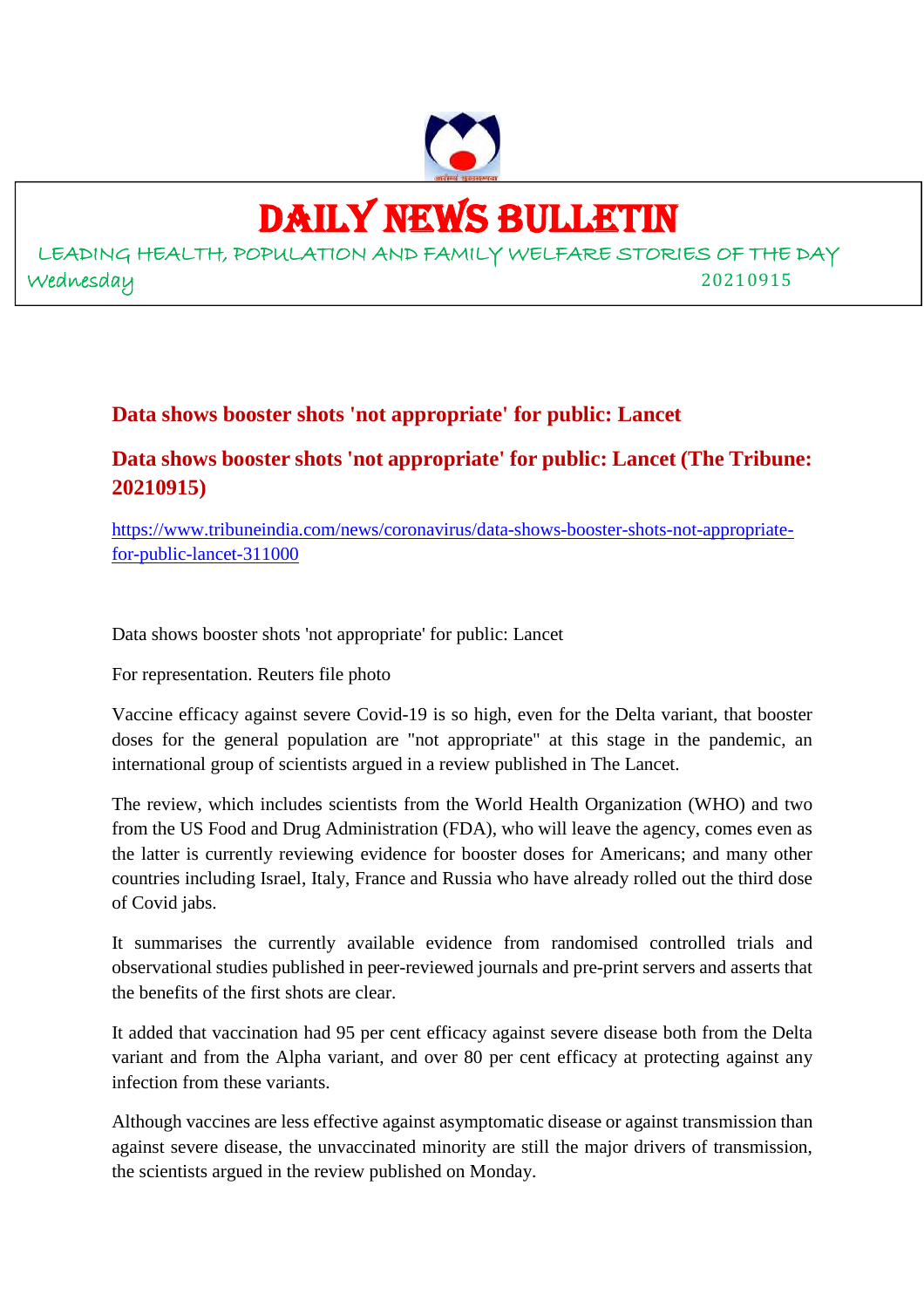"Taken as a whole, the currently available studies do not provide credible evidence of substantially declining protection against severe disease, which is the primary goal of vaccination. Even if some gain can ultimately be obtained from boosting, it will not outweigh the benefits of providing initial protection to the unvaccinated," said lead author Ana-Maria Henao-Restrepo from the WHO.

Last week, Pascal Soriot, CEO of AstraZeneca, also said that a third dose of vaccines against Covid-19 may not be needed for everyone.

Writing in the Telegraph, he stated that the decision to jab the entire population must be based on "real world clinical effectiveness data, not simply antibody measurements".

The WHO has, meanwhile, called for an extension of a global moratorium on Covid-19 booster doses, with an aim to enable every country to vaccinate at least 40 per cent of its population.

According to the WHO, globally 5.5 billion vaccine doses have been administered, but 80 per cent have been administered in high- and upper-middle income countries.

WHO Director-General Tedros Adhanom Ghebreyesus reiterated that third doses may be necessary for the most at-risk populations, but for now, "we do not want to see widespread use of boosters for healthy people who are fully vaccinated".

"The vaccines that are currently available are safe, effective, and save lives. Although the idea of further reducing the number of Covid-19 cases by enhancing immunity in vaccinated people is appealing, any decision to do so should be evidence-based and consider the benefits and risks for individuals and society.

"These high-stakes decisions should be based on robust evidence and international scientific discussion," adds co-author Soumya Swaminathan, WHO Chief Scientist.

# **Delta variant**

#### **Second Chinese city sees outbreak of delta variant (The Tribune: 20210915)**

59 new cases had been identified in the latest 24-hour period, more than doubling the total to

https://www.tribuneindia.com/news/coronavirus/second-chinese-city-sees-outbreak-of-deltavariant-310997

A second city in southeastern China has seen a jump in Covid-19 cases in a delta variant outbreak that started late last week.

The National Health Commission said on Tuesday that 59 new cases had been identified in the latest 24-hour period, more than doubling the total to 102. All are in Fujian province on China's east coast.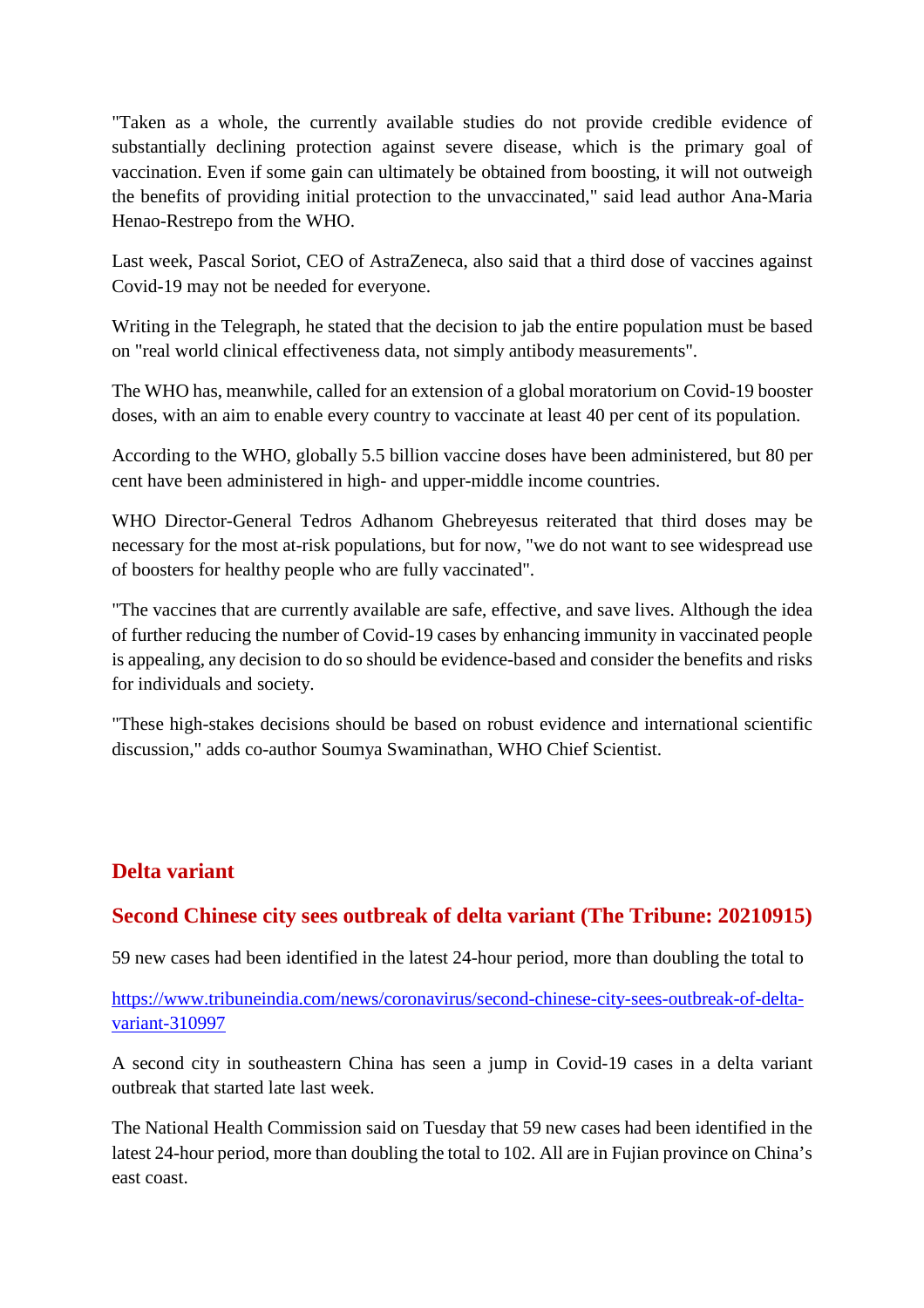The port city of Xiamen has confirmed 33 cases in the past two days. Another 59 cases have been found in Putian, about 150 km (90 miles) north on the coast, where the outbreak was first detected.

Xiamen locked down affected neighbourhoods, closed entertainment and fitness venues and cancelled group activities including those for the upcoming Mid-Autumn Festival holiday. Long-distance bus service to other parts of the province has been suspended.

China has largely stopped the spread of Covid but has sporadic outbreaks. A delta variant outbreak in July and August spread to several provinces, raising concern about new and more contagious variants. — AP

### **Covaxin**

# **WHO nod likely for Covaxin this week (The Tribune: 20210915)**

https://www.tribuneindia.com/news/coronavirus/who-nod-likely-for-covaxin-this-week-310756

PM scheduled to visit US later this month

Photo for representational purpose only.

India's first indigenous Covid-19 vaccine Covaxin is likely to receive WHO approval for emergency use listing (EUL) this week.

Vax for US children below 12 may be ready by Oct 31

ICMR: 2 doses give 97.5% protection against death

Sources in the government indicated that the process of WHO approval was "in the final stages". Bharat Biotech had on July 3 announced Phase 3 trial results of Covaxin, showing the vaccine to be 78 per cent effective against the overall Covid disease and 93 per cent effective against severe infections.

75 cr doses given

As India crossed the milestone of administering 75 crore Covid vaccine doses nationally, the WHO congratulated India for scaling up the vaccination drive at an "unprecedented pace".

Inclusion process

For any vaccine to be included in the WHO EUL, the manufacturing firm should have completed Phase 3 trials and submitted its entire data to the regulatory department of the WHO, which then examines the application.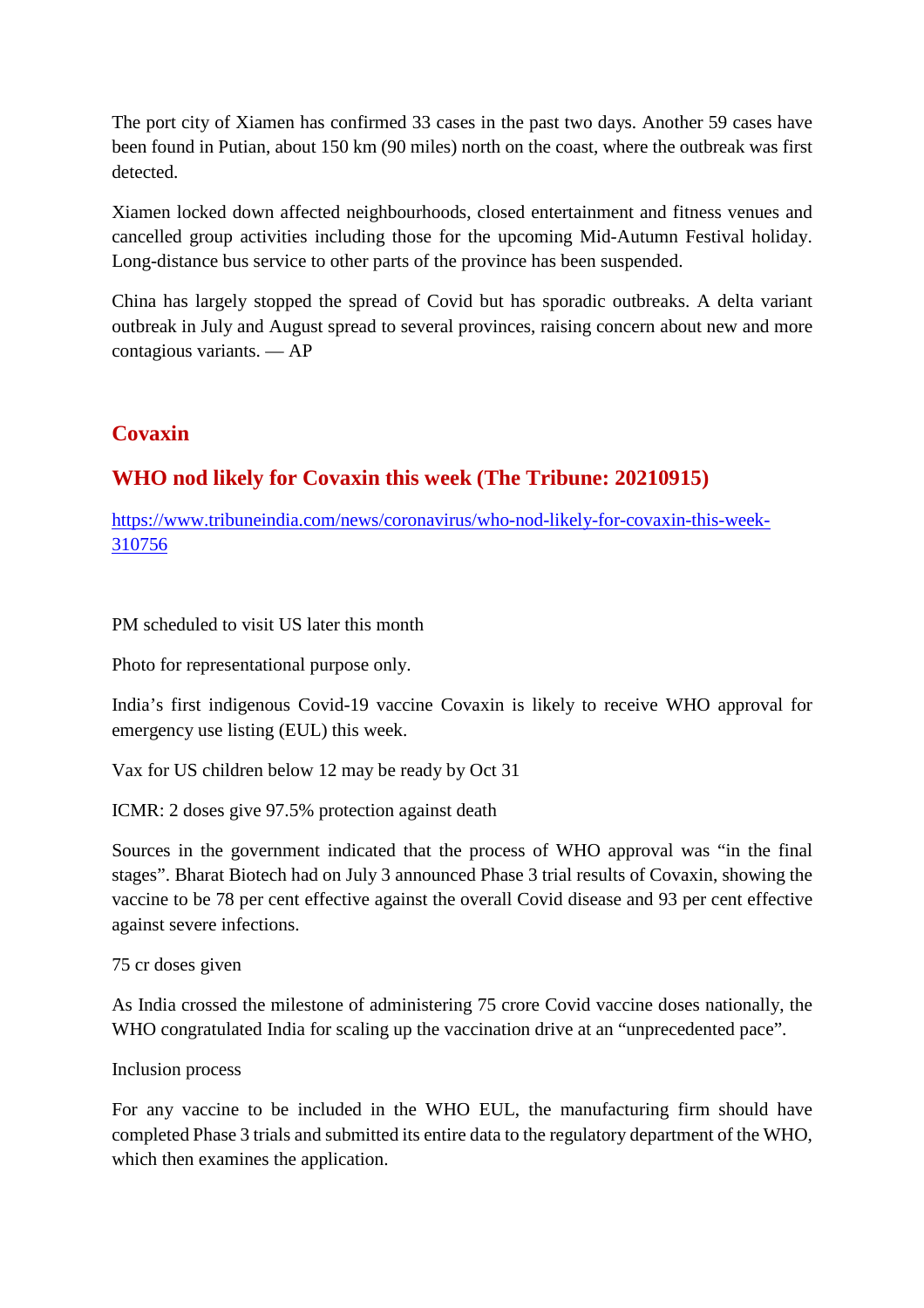The safety and efficacy analysis data from Phase 3 clinical trials of Covaxin, developed in partnership with the ICMR-National Institute of Virology Pune, revealed that the vaccine significantly cut hospitalisations and showed potential to limit infection and transmission. The data was submitted to the national regulatory authority and also to the WHO, which assesses safety, immunogenicity and efficacy of vaccines before notifying these in the EUL.

Such EUL would enable Indians inoculated with Covaxin to travel abroad without restrictions. Soumya Swaminathan, chief scientist of the WHO, had said on July 9 that the EUL for Covaxin was close. "The EUL can come within 4 to 6 weeks," Swaminathan had said on July 9.

Importantly, Prime Minister Narendra Modi, who has been inoculated with Covaxin, will be in the United States on September 25 to address the UN General Assembly.

For any vaccine to be included in the WHO EUL, the manufacturing firm should have completed Phase 3 trials and submitted its entire data to the regulatory department of the WHO, which then examines the application.

The World Health Organisation EUL currently includes six vaccines — Pfizer/BioNTech, Astrazeneca/Serum Institute of India, AstraZeneca EU, Johnson and Johnson's Janssen, Moderna and Chinese Sinopharm.

# **Covid violations**

# **Covid violations led to rise in total cases filed in 2020 (Hindustan: 20210915)**

https://epaper.hindustantimes.com/Home/ArticleView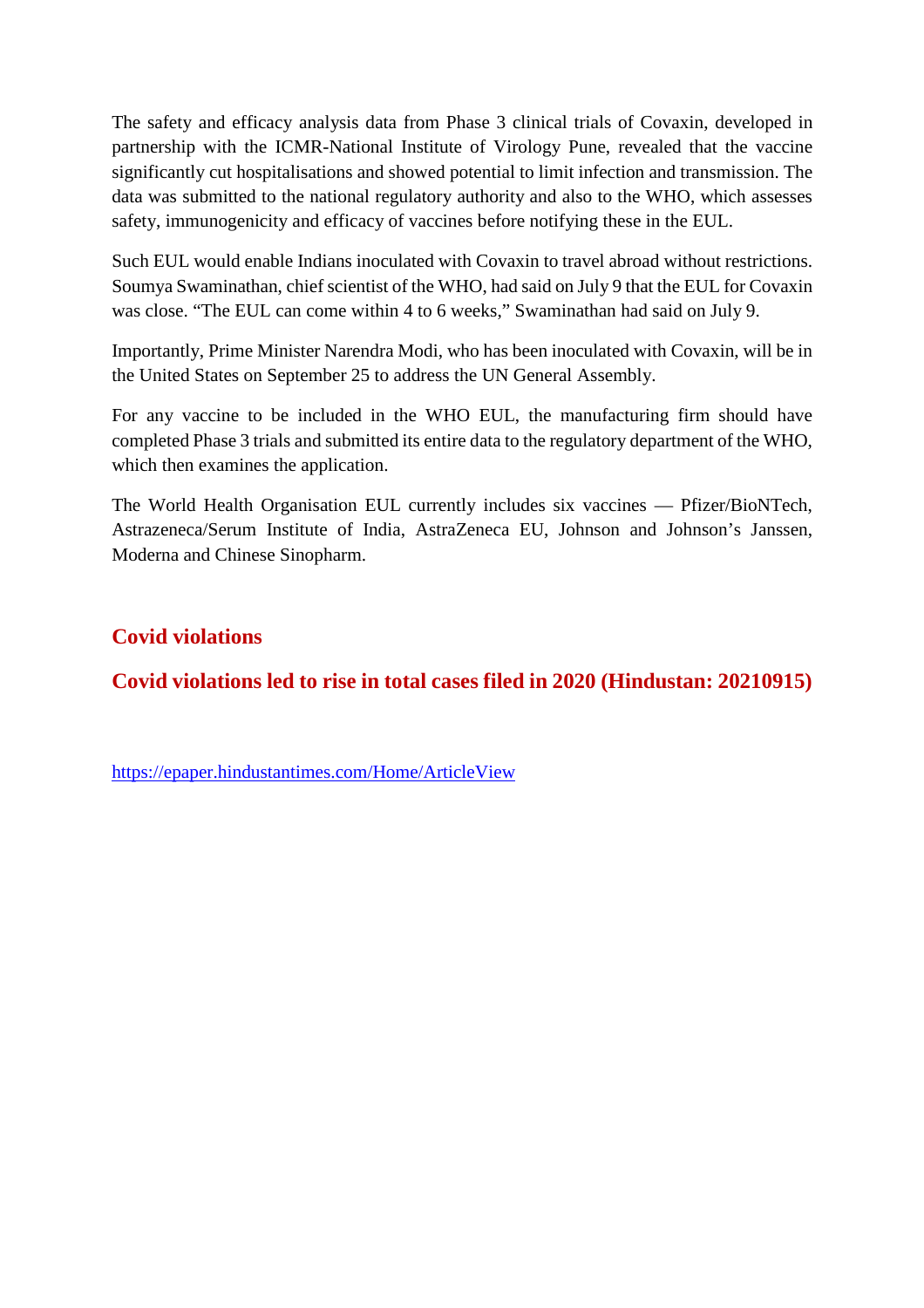

For a year with over two months in a hard lockdown for the country, 2020 logged a sharp increase in the number of criminal cases registered, according to the National Crime Records Bureau's Crime in India report released on Tuesday.

Total number of criminal cases registered rose by 28%, the highest since 2002, which is the earliest year for which the Centre for Monitoring Indian Economy (CMIE) has data. The 2020 crime statistics have to be read in the context of the pandemic and any comparison with past or future reports should be done with adequate caution.

Overall, cognizable crimes went up by 28% -- from 5.16 million to 6.60 million. Of these Indian Penal Code (IPC) crimes (they make up about two-thirds of all crimes) went up by 31.9% and Special and Local Laws (SLL) crimes went up by 21.6%.

However, if possible Covid-19-related violations are left out, the figures decrease – backing anecdotal evidence that Covid-19 triggered lockdowns in reality led to a drop in crime.

According to the Crime in India report, Covid-19 related violations are covered under three sub-headings in the total figures: "Disobedience to order duly promulgated by Public Servant", "Other IPC Crimes" among IPC crimes, and "Other SLL Crimes" under SLL crimes. Disobedience crimes increased 21 times from 29,469 in 2019 to 612,179. Other IPC crimes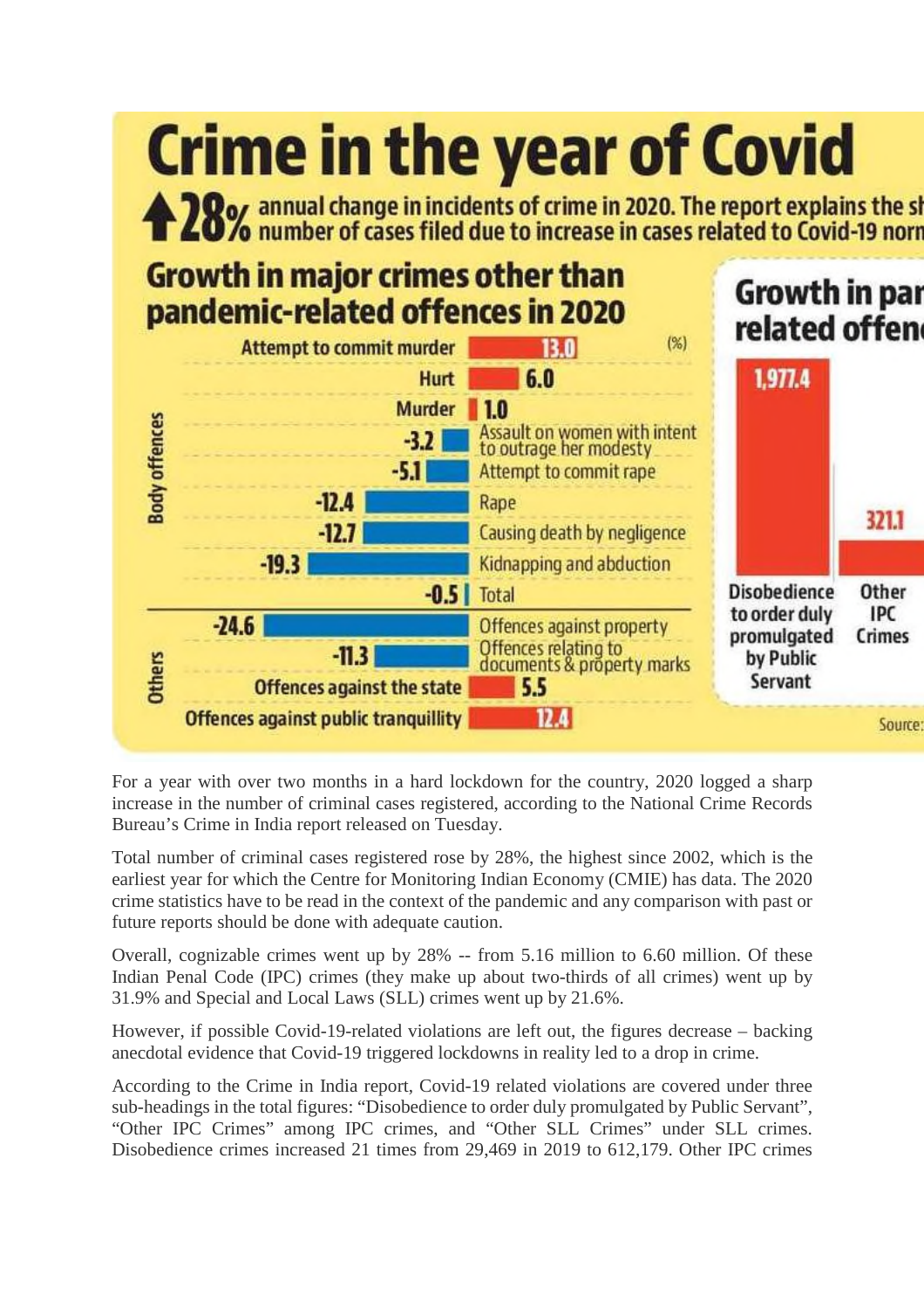increased four times from 0.25 million to 1.06 million, and other SLL crimes also increased by a similar degree from 0.08 million to 0.34 million.

Once these categories are excluded from the total number of cases, instances of crime go down from 4.79 million to 4.59 million between 2019 and 2020. This means total instances of alleged crime – excluding pandemic-related crimes --went down by 4.3% with IPC crimes reducing by 12.4% and SLL going up by 8.6%.

Among major IPC heads, offences against property and those relating to documents registered the biggest decrease: of 25% and 11%.

"Offences against body" decreased only 0.5%. This category includes crimes that registered the biggest decrease: kidnapping (down 19%), death by negligence (down 13%), rape (down 12%), assault on women with intent to outrage her modesty (down 3%).

Hurt, which makes up half of body crimes, registered a 6% increase. Attempt to culpable homicide (up 15%) and attempt to commit murder (up 13%) – these two crimes make up about 5% of body crimes -- registered the biggest increase. Murder cases grew the least at 1%.

To be sure, not all kinds of IPC crimes decreased. Apart from pandemic-related violations those against public tranquillity (includes unlawful assembly, riots, promoting enmity between groups, affray) also increased 12.4% from 63,262 to 71,107.

Riot cases, which make up about 3/4th of public tranquillity cases, increased 12.2%: from 45,985 in 2019 to 51,606 in 2020.

The closing of courts due to the pandemic also resulted in increasing pendency of cases. The total pendency percentage of IPC cases rose by around 5 percentage points from 88.9% in 2019 to 93.8% in 2020.This was 88.1% in 2018. For SLL cases the pendency percentage rose by 8 percentage points to 91.3% in 2020.This was 82.6% in 2018.

However, police's rate of filing charge sheets in IPC cases in 2020 was 75.8%, the highest since 2015, when it was 77.7%. This rate was 93.8% for SLL cases, the highest since 2016, when it was 95.42%.

#### **Pollution combat plans**

#### **Agencies told to make pollution combat plans (Hindustan Times: 20210915)**

https://epaper.hindustantimes.com/Home/ArticleView

In the winter, local emissions and adverse weather conditions cause high air pollution. ht archive

The Delhi government on Tuesday asked several agencies to submit by September 21 a detailed plan on managing various factors responsible for the spike in air pollution during winter in the city.

The exercise is part of the government's plan to formulate a 10-point winter action plan to combat pollution from internal as well as external factors, and set up specific strategies to prevent the air quality from going into the dangerous zone, like every year.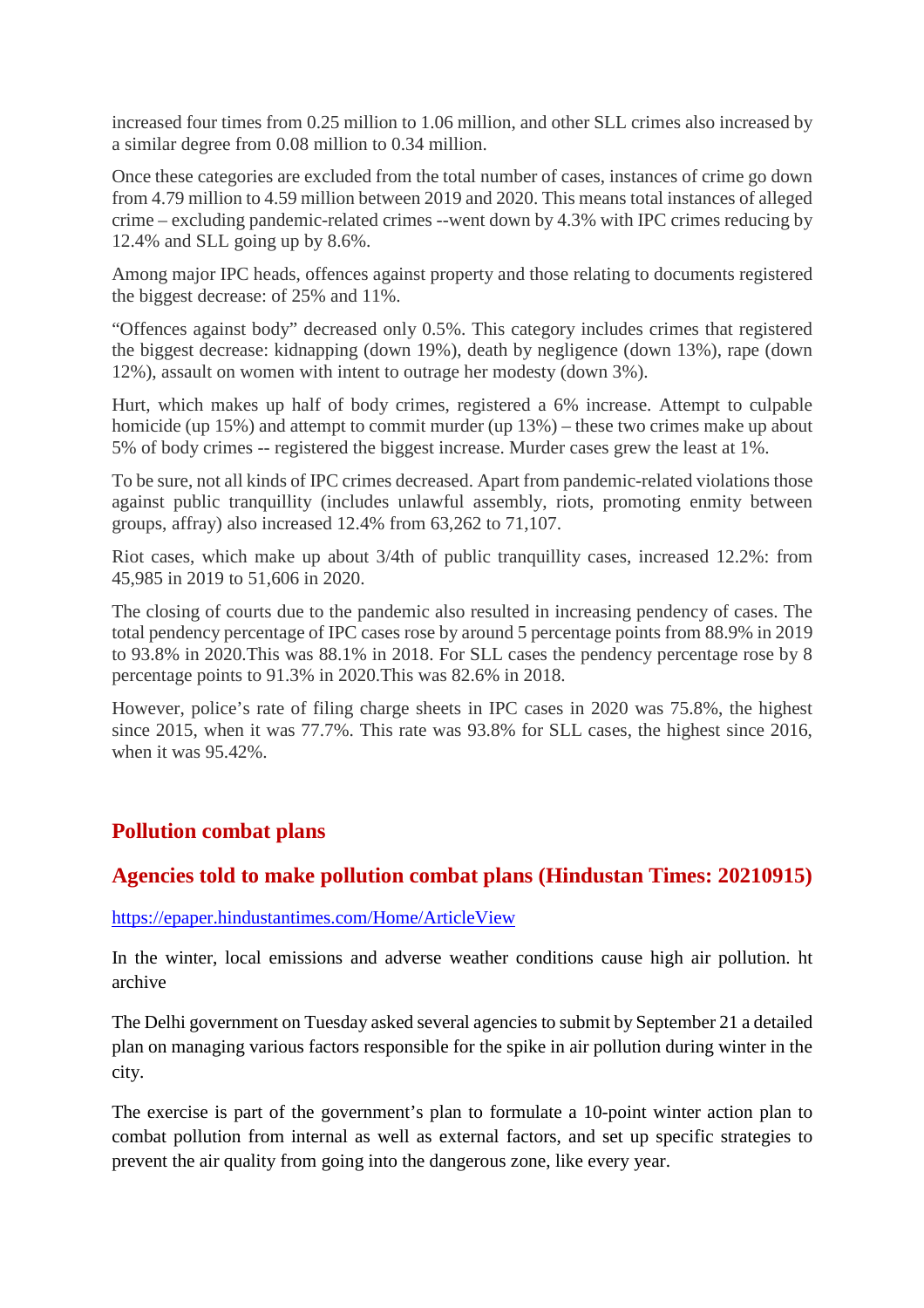Delhi environment minister Gopal Rai on Tuesday organised a meeting of various agencies in the Capital, to set targets for winter. The recommendations by each agency will form a part of the final plan which is expected to be released by September 30. Rai said the effort is aimed at checking pollution sources within Delhi, as well as those in the neighbouring states.

Addressing a press conference, Rai said in the Tuesday's stakeholders' meeting, agencies were tasked with controlling and managing various aspects of pollution control. The environment minister and chief minister Arvind Kejriwal have also sought a meeting with the Union environment minister to discuss the contribution of pollution from the neighbouring states, and talk about ways in which this can be tackled.

Representatives from the three municipal corporations (north, south and east), Delhi Pollution Control Committee, environment department, transport department, Delhi traffic police, Public Works Department (PWD), Delhi Development Authority, Delhi Cantonment Board attended the meeting.

"Each agency has been tasked to formulate a detailed plan, which needs to be submitted by September 21. Based on these individual plans, a holistic winter action plan will be released by September 30," Rai said.

Senior environment department officials said they have identified some of the major factors that contribute to the poor air quality in the city such as stubble burning, vehicular emissions, road and construction dust, waste burning and poor management of pollution hot spots.

Despite several action plans, including the Supreme Court directed Graded Response Action Plan (Grap), being in place, every year during winters, Delhi's air slip into emergency zone, turning the Capital's air hazy and a public health hazard.

Meteorological factors such as low temperatures, low wind speed and unfavourable wind directions, along with unchecked local pollution sources such as road dust, garbage burning, and vehicular emissions contribute to turn the national capital into a gas chamber.

An analysis by the Centre for Science and Environment (CSE) showed that in 2020, there were 23 days when Delhi's particulate matter 2.5 concentration (PM 2.5) was in the 'severe' or worse categories.

On Tuesday, the environment minister said to monitor the effective implementation of the winter action plan, the environment department has been assigned the task of coordinating with all other agencies.

Explaining what tasks each agency will have to undertake, Rai said, "The work of controlling garbage burning has been assigned to the municipalities. They will have to come up with a plan to ensure that this garbage reaches the proper disposal sites."

Similarly, he said, the Delhi Traffic Police have also been asked to come up with steps for smooth traffic at congestion hot spots, and also repair traffic signals.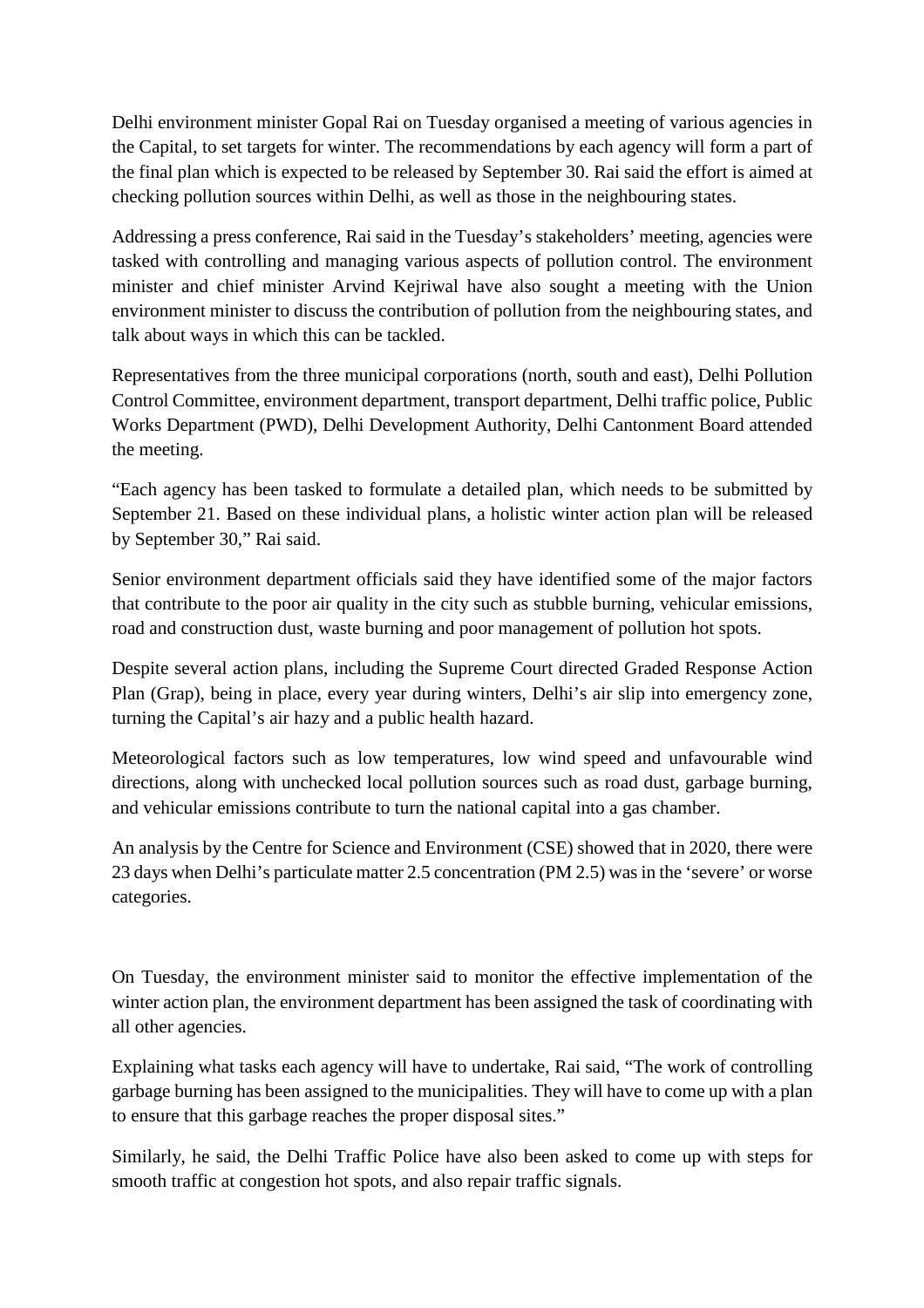"When vehicles are stuck at a spot for several minutes, it leads to an increase in pollution levels in the area. We have asked the traffic police to make a list of the congestion hot spots and try to come up with solutions to fix them," Rai said.

Environment experts, however, said the true test of this winter action plan will be in its implementation. "While the direction that they have taken with identifying the sources contributing to Delhi's air is right, but the true test of this action plan will be how well this is implemented," said Anumita Roychowdhury, executive director (research and advocacy), Centre for Science and Environment.

#### **NCRB**

# **City reported dip in crime in Covid year 2020: NCRB(Hindustan: 20210915)**

#### **https://epaper.hindustantimes.com/Home/ArticleView**

Overall crimes in Delhi dipped by 16% in 2020 compared to 2019, according to the latest National Crime Records Bureau (NCRB) report that was released on Tuesday. In 2019, the capital recorded nearly 20% rise in crime compared to 2018.

NCRB statistics show that 249,192 cases were registered in the national capital under various sections of the IPC in 2020, which is 50,283 less than those reported in 2019. In 2018, the total IPC cases in Delhi stood at 249,012. The total IPC cases registered in 28 states and eight Union Territories (UTs) in 2020 was 4,254,356 compared to 3,225,597 in 2019. Across the country, crime cases registered under various IPC sections rose by just 3% in 2019 over 2018, the data shows.

An analysis of the NCRB's data for Delhi shows that serious crimes such as murder and kidnapping as well as crimes against women dipped in 2020 as compared to 2019. Murder cases saw a decrease of nearly 9% in 2020 compared to the previous year, whereas this crime increased by over 1% in 2019 from 2018.

Delhi recorded 472 murder cases in 2020 compared to 521 in 2019. As far as the motives behind the murders in 2020 are concerned, 106 murders took place over various disputes such as family, property and petty quarrels. A total of 53 murders took place over communal or religion issues and 67 were related to personal enmity. Love affairs were cited behind 17 cases, shows the NCRB data.

To be sure, Delhi witnessed a strict lockdown, spread across various months, to contain the spread of Covid 19 pandemic last year, when movement of people across the city was highly curtailed. Activities and businesses were opened only in a phased manner.

The statistics also showed that the city witnessed 4,062 cases of kidnapping and abduction in 2020 -- 1,839 cases less then those reported in 2019. There were 5,901 such cases in 2019, which means that the year 2020 saw a decrease of over 31% in such crimes.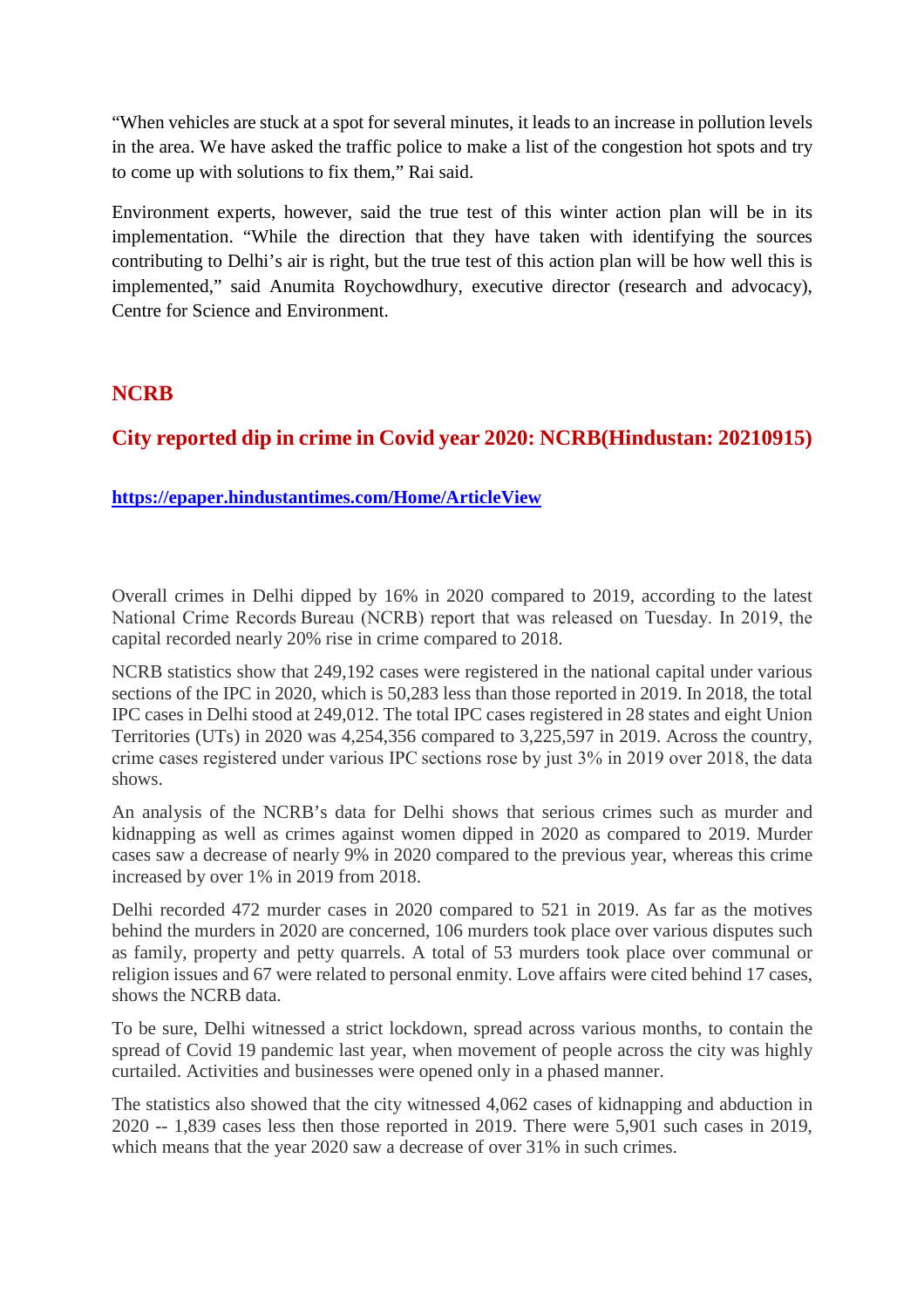As far as the crimes against women are concerned, an area of concern for the Delhi Police, the city saw a decrease of around 25% in 2020 compared to the previous year. The total registered crimes against women in 2019 were 13,395, in 2020 10,093 such cases were reported in the city, shows the NCRB data.

Among the total crimes against women in 2020, there was one case of murder with gang rape, two cases of acid attack and three acid attack attempt cases. Total 997 rape cases were registered, 1,840 of molestation cases and 416 sexual harassment incidents were reported to the police in 2020, the data shows.

Under the crimes against children category, 5,362 cases were registered in 2020 -- 2,400 cases less than 7,783 cases reported in 2019. Of these total cases, 29 children were murdered in 24 reported cases.

Delhi Police officers refused to comment on the city's crime trends in 2020, saying that they have not seen and analysed the NCRB data as it was released late on Tuesday.

# **Medical Education (The Asian Age: 20210915)**

http://onlineepaper.asianage.com/articledetailpage.aspx?id=15835481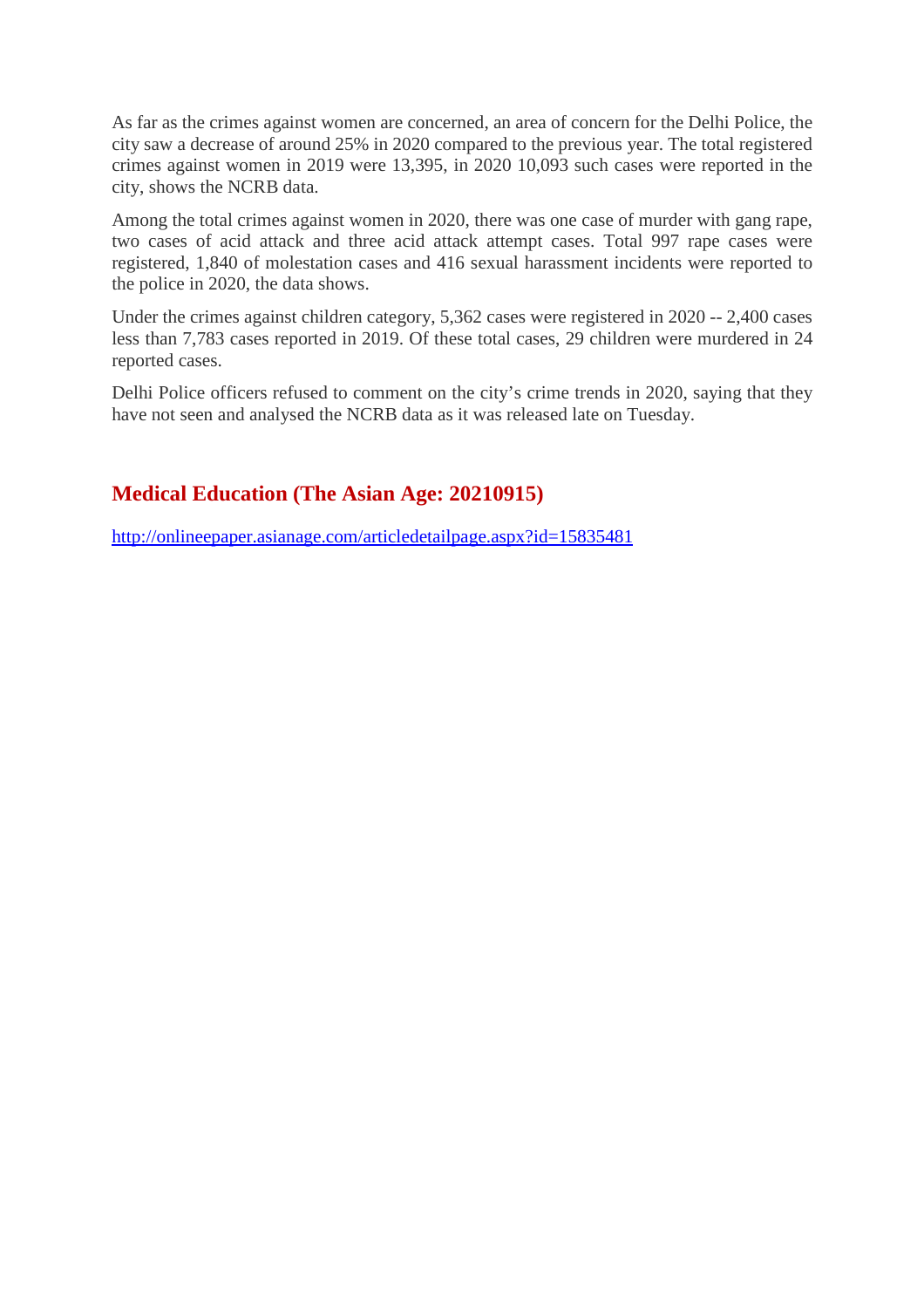# Move draws flak, academicians call it 'impractical' Medical courses to be taught in Hindi in colleges: MP mantri

#### **RABINDRA NATH CHOUDHURY** BHOPAL, SEPT. 14

Undergraduate and postgraduate medical courses will be taught in Hindi in Madhya Pradesh medical colleges soon. This was announced by state medical education minister Vishwas Sarang here on Tuesday.

Mr Sarang said that a committee was being set up to prepare the module for teaching undergraduate and postgraduate medical courses in Hindi.

"The proposed committee will examine the impediments in teaching

THE MINISTER said that students' future and their interests would be taken into consideration while preparing the medical courses in Hindi

medical courses in Hindi and recommend measures to eradicate them. Based on the recommendations by the committee, the undergraduate and postgraduate medical courses will be prepared in Hindi," Mr Sarang said.

He made the announcement on the occasion of Hindi Divas, observed on Tuesday.

The minister said that students' future and their interests would be taken into consideration while preparing the medical courses in Hindi.

The decision to teach medical courses in Hindi has, however, drawn severe flak from acade-"It is micians here. impractical. Allopathy<br>was developed in Europe and many terminologies in medical education are in European languages which have no parallel texts in Indian languages," Udayan Dr Vajpayee, a professor in Gandhi Medical College and Hospital here, told this newspaper.



#### **Eye infections**

# **Tips to protect yourself from eye infections this monsoon (Indian Express: 20210915)**

https://indianexpress.com/article/lifestyle/health/tips-eye-infections-monsoon-prevention-7503042/

"Using over-the-counter products is not recommended at all. Be careful, and take care of your eyes," said Dr Raaj kumar Jain, ophthalmologist

eye infectionsEnsure your eyes are protected this monsoon. (Source: Getty Images/Thinkstock)

Just like skin problems and allergies, eye infections too are a common occurrence during the rainy season as the air gets filled with bacteria and viruses.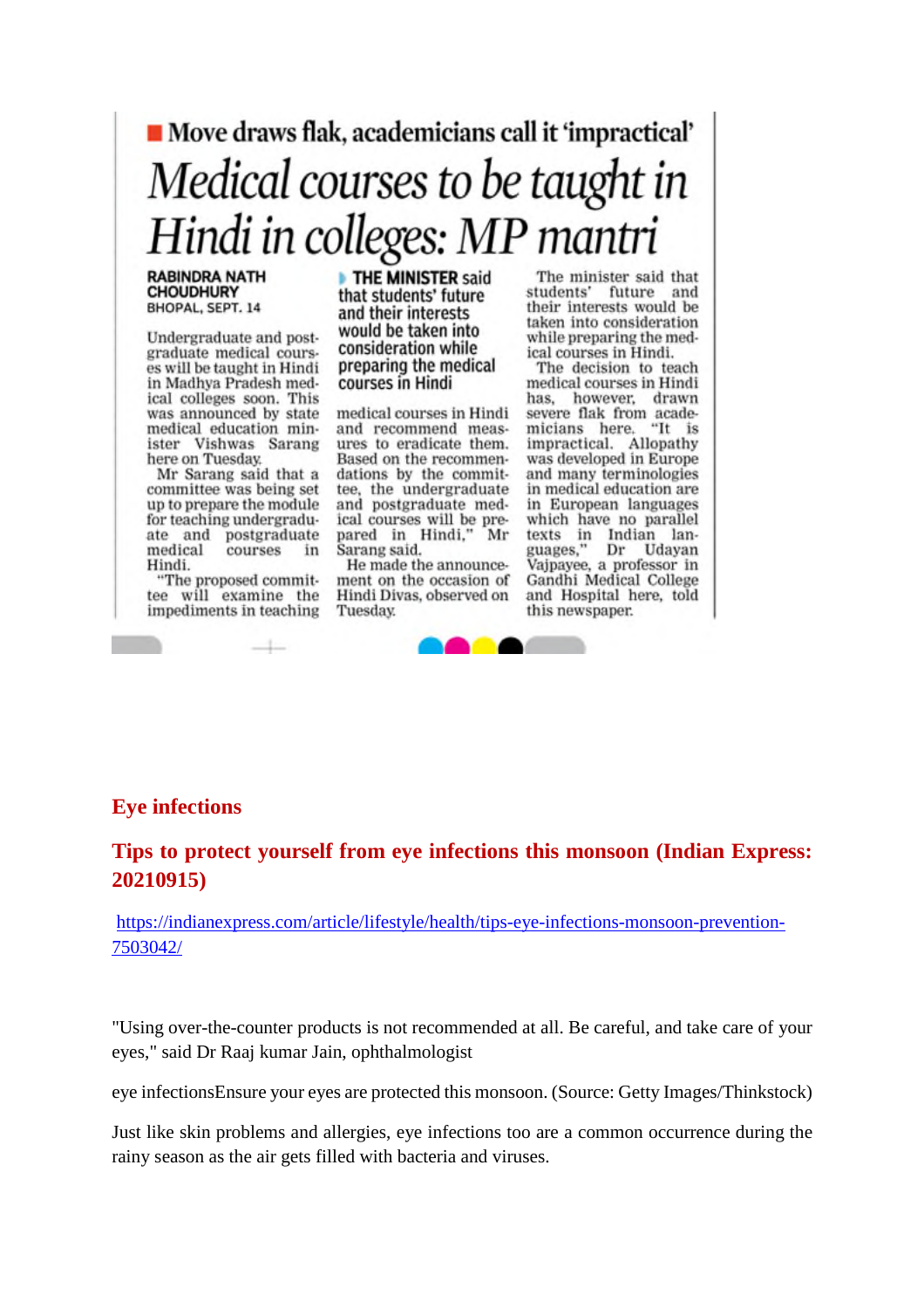"You may get conjunctivitis (pink eye), which is an inflammation or swelling of the conjunctiva. It can spread from one individual to another owing to the increase in the amount of moisture content in the air. Some red flags include redness of the eye, swelling, discharge, itching, and pain," said Dr Raaj kumar Jain, ophthalmologist, House of Doctors.

Another bacterial infection which can trouble you during the rainy season is stye. However, instead of neglecting eye infection, it is advisable to seek prompt treatment, he advised.

Below, Dr Jain shares some foolproof tricks to take care of your eyes.

eye infection You can also use eye drops suggested by a doctor. (Source: Express Photo by Praveen Khanna)

\*Don't forget to wash your hands, and avoid hand-to-eye contact to keep eye infections at bay. Avoid rubbing the eyes with fingers as they contain germs and can lead to an infection.

\*Do not share your towels, napkins, or handkerchiefs with anyone.

\*Eye make-up is a strict no-no when you have an eye allergy or infection.

\*Do not use any chemical products in your eyes that can do more harm than good.

\*Blinking can allow you to manage dry eyes. Drink plenty of water, and follow the 20-20-20 rule — that is after every 20 minutes, you need to take a 20-second break to focus your eyes on something placed 20 feet away to relax your eyes, and calm you down.

\*Use sunglasses when you venture out of the house. Avoid exposing your eyes to rainwater as it is loaded with germs, and bacteria and can set a stage for infections.

\*Do not touch your eyes immediately after touching any contaminated surfaces such as door handles, faucets, furniture, or countertops.

\*Use eye drops or lubricants as prescribed by the doctor.

"Using over-the-counter products is not recommended at all. Be careful, and take care of your eyes," Dr Jain said.

# **Gut health**

# **This powerful age-old Indian probiotic will help improve your gut health (Indian Express: 20210915)**

https://indianexpress.com/article/lifestyle/health/improve-your-gut-health-with-this-age-oldindian-food-7506432/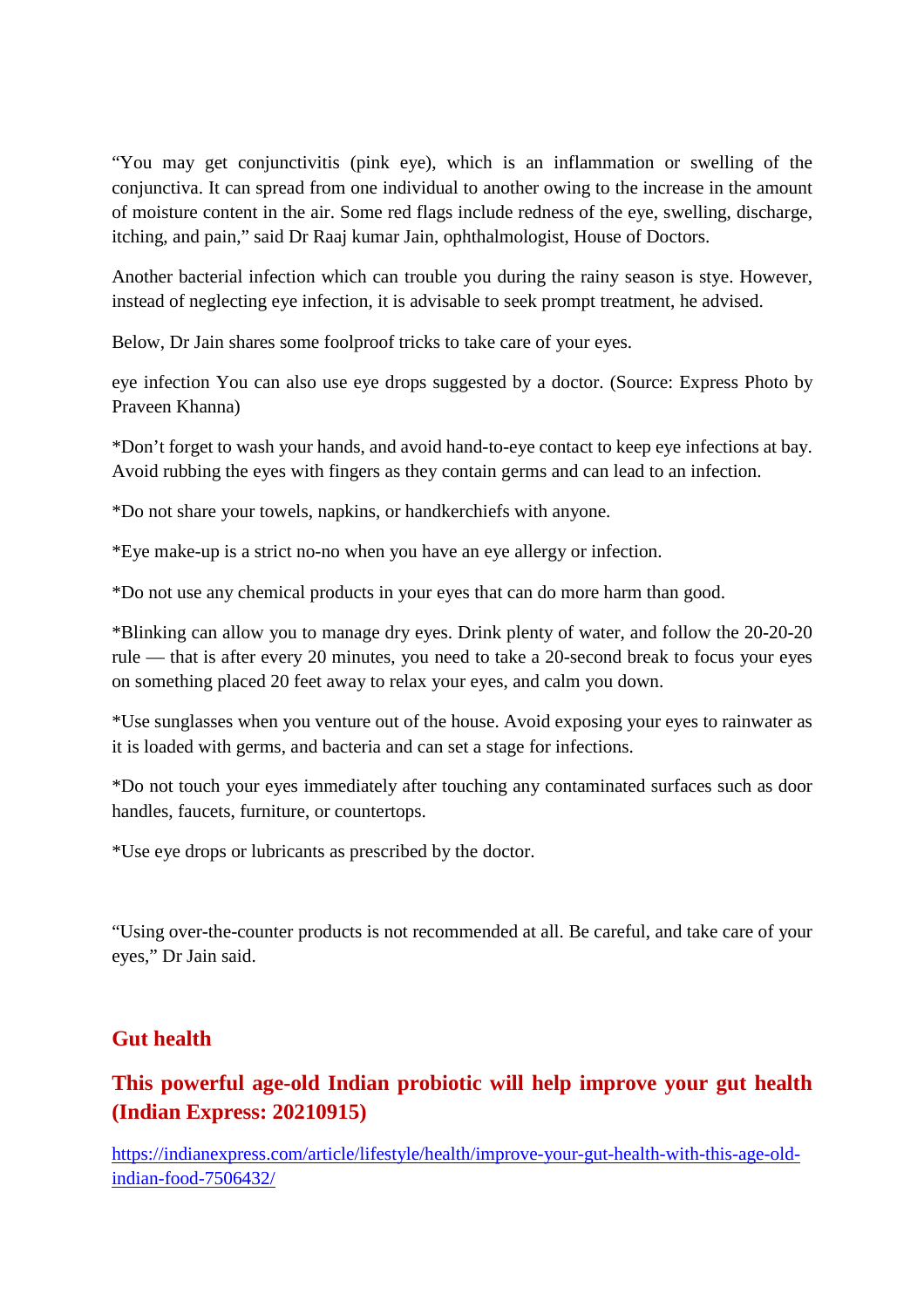Lifestyle coach Luke Coutinho recently shared a gut-friendly food that you must try.

gut healthTry this simple and quick recipe for an improved gut health. (Source: Pixabay)

While people have finally started focusing on building their immunity, not many realise that the secret to good health lies in the gut. It is believed that a healthy gut invariably means a healthy mind and body. Hence, it is extremely important to keep the gut healthy and working with proper dietary measures.

As such, lifestyle coach Luke Coutinho recently shared an age-old effective Indian probiotic and gut-friendly food that you must try. Take a look at what he had to say.

#### **Effective natural remedies**

### **Effective natural remedies for long, lustrous hair(Indian Express: 20210915)**

https://indianexpress.com/article/lifestyle/life-style/shahnaz-husain-home-remedies-hairgrowth-haircare-tips-7502161/

Count on these effective tips from herbal beauty care practitioner Shahnaz Husain for hair growth

haircareHere are some tips to consider for hair growth. (Source: Getty Images/Thinkstock)

Blame it on the changing weather, hard water, or the lack of a hair care routine, thinning and hair loss can be a problem for many. If you too have tried numerous remedies, but none have worked for you, it is time you refer to the expert. Herbal beauty care professional Shahnaz Husain's Instagram is a treasure trove of simple tips and tricks to enhance hair growth.

According to Husain, the most important aspect of improving hair growth is to "pay attention to your diet". "It should contain adequate protein, vitamins, and minerals like iron and zinc. Vitamin B7, also known as biotin, is very important for hair growth. Have a small bowl of sprouts daily. It contains amino acids, which promote the growth of healthy hair," she mentioned in a post.

It is also well-known that biotin boosts the production of amino acids, which helps produce proteins that are important for hair growth. Sources of biotin include egg yolk, avocados, almonds, cauliflower, mushrooms, and sweet potatoes.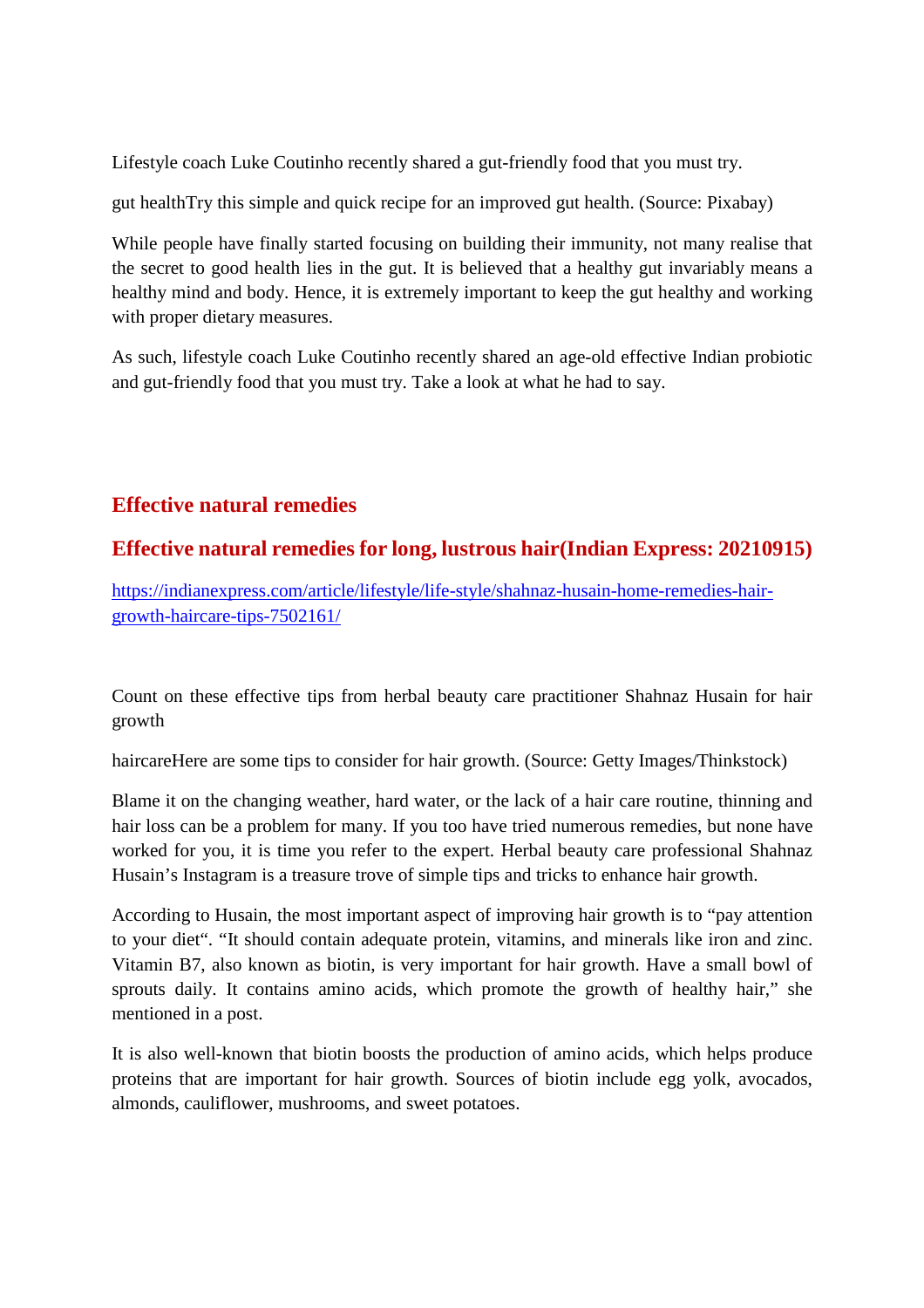#### **Vaccine mandates**

# **Cracking the whip: On Joe Biden's vaccine mandates (The Hindu: 20210915)**

https://www.thehindu.com/opinion/editorial/cracking-the-whip-the-hindu-editorial-on-joebidens-vaccine-mandates/article36462499.ece

U.S. President Biden should not buckle to pressure from irate anti-vaccine campaigners

President Joe Biden's sweeping vaccine mandates, aimed at improving the

### **Immunity against COVID-19**

# **Latest debate: How long does immunity against COVID-19 last after vaccination? (The Hindu: 20210915)**

https://www.thehindu.com/news/national/karnataka/latest-debate-how-long-does-immunityagainst-covid-19-last-after-vaccination/article36467208.ece

Health agencies in some parts of the world are considering a booster dose against fading immunity, particularly among the elderly

How long does immunity against COVID-19 last after vaccination? Does one need a booster dose?

#### **COVID-19 vaccination**

# **COVID-19 vaccination | Longer inter-dosage interval may offer better immunity (The Hindu: 20210915)**

https://www.thehindu.com/news/national/kerala/longer-inter-dosage-interval-may-offerbetter-immunity/article36462548.ece

Study finds stronger response with dose gap of 10-14 weeks

COVID-19 vaccination with an inter-dosage interval of 10-14 weeks elicits a stronger immune response than when the vaccine is delivered at an interval of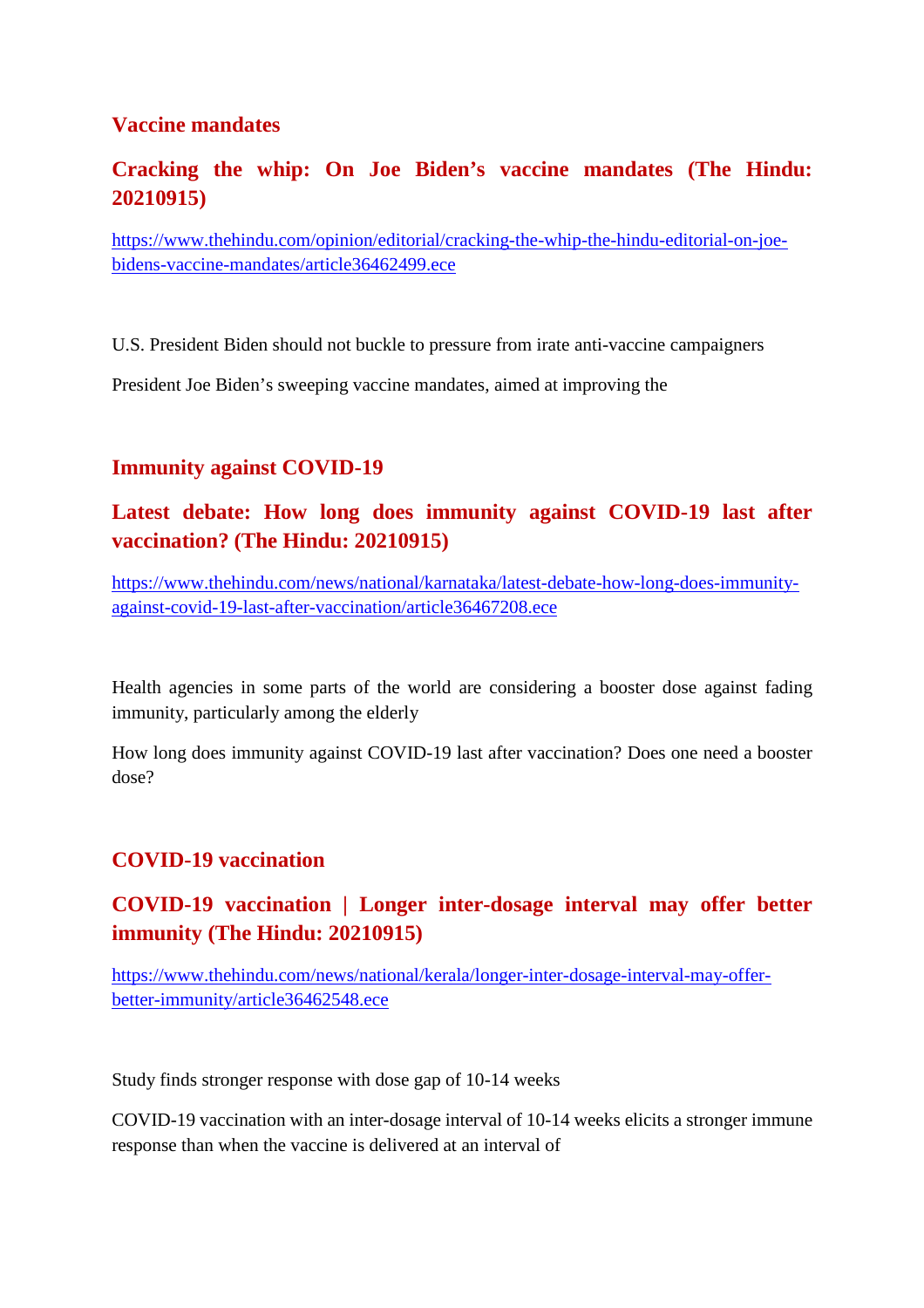#### **Coronavirus variants**

# **Coronavirus variants Mu, C.1.2 not found in India, says genome consortium INSACOG(The Hindu: 20210915)**

https://www.thehindu.com/sci-tech/health/coronavirus-variants-mu-c12-not-found-in-indiasays-genome-consortium-insacog/article36458755.ece

Two strains are labelled as Variants of Interest by WHO

Neither of the two recent coronavirus variants identified by the World Health Organisation (WHO) that may pose an international threat, have been found in

#### **Self-attacking antibodies**

### **Severe Covid can increase self-attacking antibodies: Study (New Kerala: 20210915)**

Hospitalised Covid-19 patients are substantially more likely to harbour autoantibodies - antibodies directed at their own tissues or at substances their immune cells secre

https://www.newkerala.com/news/2021/133098.htm

#### **Insulin**

# **Researchers observe standing may help with insulin sensitivity (New Kerala: 20210915)**

In a Finnish collaborative study of Turku PET Centre and UKK institute, the researchers noticed that standing is associated with better insulin sensitivity. Increasin

https://www.newkerala.com/news/2021/133069.htm